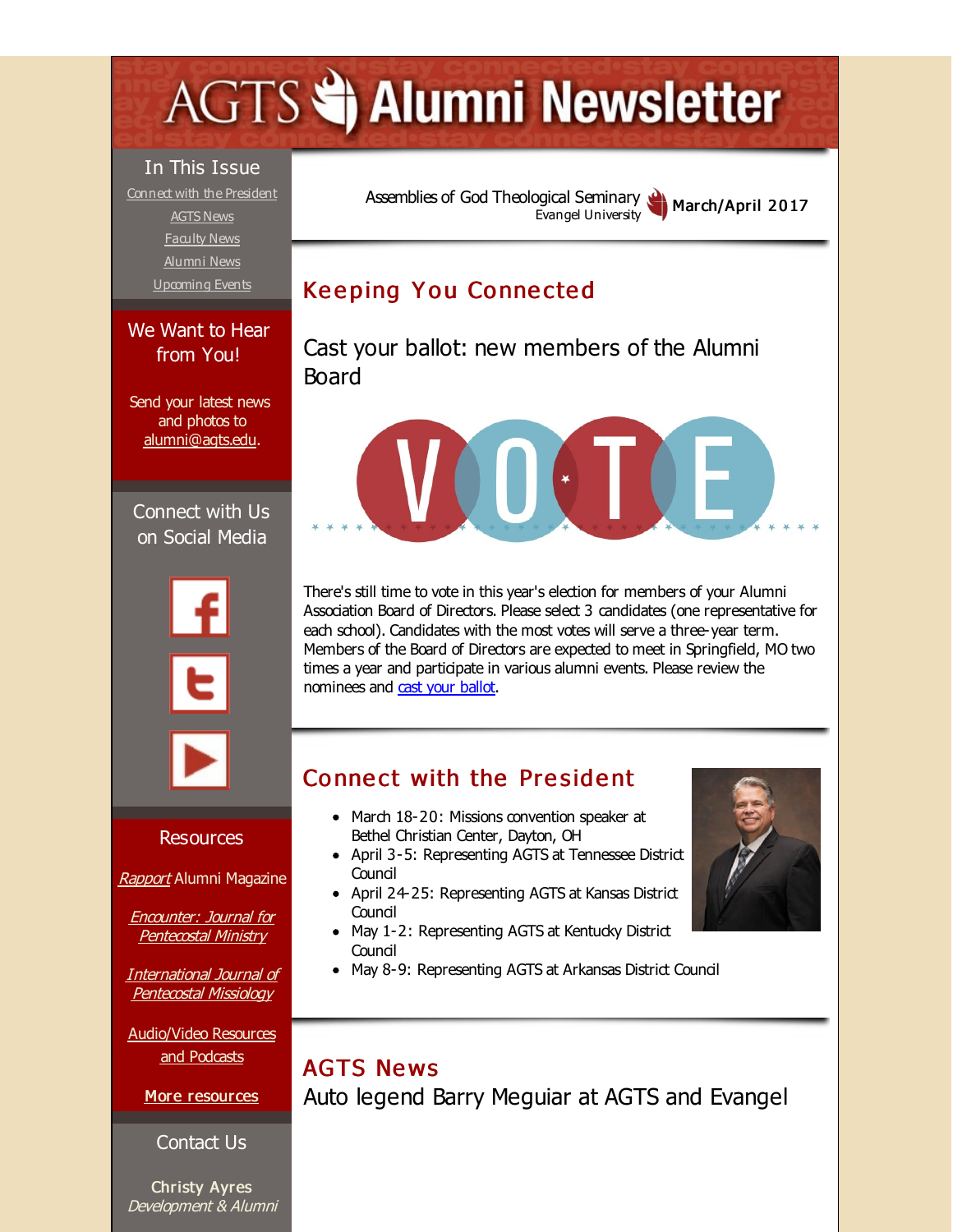**Coordinator** [cayres@agts.edu](mailto:cayres@agts.edu)

Jennifer S. Hall Marketing Manager [jhall@agts.edu](mailto:jhall@agts.edu)

[alumni@agts.edu](mailto:alumni@agts.edu)

[www.agts.edu/alumni](http://r20.rs6.net/tn.jsp?f=0011hiZm_TovUAi55Nh17sjl9_RqQByPQG5SdzwVeJloWcy0YH17lW7og12MqxwZKSUU92xeRMAg6v0Xhe4R43fJdMvVfOsc1tVg5Qr-WqUNtDpbpuzUdp-Yok-CVBNUUJjD3Kw6Ypm0si4MnLh-Rla7VSkNEmXbXIiPPhbQM7vWf-EdXrNKBpC5A==&c=&ch=)

#### Invest in Student **Scholarships**





AGTS and Evangel were honored to host Barry Meguiar, president of Meguiar's Inc.

Meguiar spoke to students in chapel services and business dasses. A special business and leadership luncheon was held during which he addressed a group of Springfield's top business leaders.

Widely known as a successful businessman and TV host, Meguiar also has a passion to see lay

people minister wherever they are planted. This desire led him to found Revival Outside The Walls, a ministry resource to encourage lay people to [intentionally](http://r20.rs6.net/tn.jsp?f=0011hiZm_TovUAi55Nh17sjl9_RqQByPQG5SdzwVeJloWcy0YH17lW7otEkf5QX48dQ_RB_jqDhT80Cf9kZhV4RYgJ-_whlM_kspBYjv5EIaWSKFLf2e8XqivA38n4M-DBO5gS2gpp8WZ2juLxyUeAR67kwv6RpcHiOVF1P1CfYs5E=&c=&ch=) share their faith. ROTW challenges lay people to get off the bench (pew) and into the game where the adventure of being a Christian begins.

#### You're needed! Evangel Day 2017

Join us on campus April 21 for Evangel Day to help us celebrate AGTS, CBC and EU donors who have established scholarships for our students. If you benefited from a scholarship during your time at AGTS, CBC and/or EU, you can say thank you with your presence at this event.



The day will begin with a chapel service at 10 a.m.

Univeristy President Carol Taylor will share a timely message, followed by a reception in Riggs Hall at 11 a.m.

Please join us in saying thank you to our donors on this day. If you can't be there in person, join us via live [stream](http://r20.rs6.net/tn.jsp?f=0011hiZm_TovUAi55Nh17sjl9_RqQByPQG5SdzwVeJloWcy0YH17lW7otaa9TLuTVXmRvR6I5gqQLbx2Yhkf8SvXdX2LNIGtmirE0epijT4_jkWN0TpIRP1JTIs7NjJjKLMUgH73ephDJk38woJRQtssiX1ZbNF6IsBdsYJjf7-9_DNvUWHrfmFOTlpM1vGaG8RiawTqE-LqFUqPb6pAceZ4odJfPLGeV1V&c=&ch=).

## Check out the EU Alumni Newsletter: The Quad



Stay [up-to-date](http://r20.rs6.net/tn.jsp?f=0011hiZm_TovUAi55Nh17sjl9_RqQByPQG5SdzwVeJloWcy0YH17lW7op36XTkbUT3snGux6vUPe1pyltLuBZHDUQPSTfknKyUU-qjqv0jOBN5saR3yVwJjVbFsA-_ci7reDMSG9nRybcLB1mVJHnp3j2Z-zG2YC4PPg_FyB2PGoJzvjPL4hZxQ-nw4G-x04ZLhitLQPlIusZsh--mlOBvb8nPRbnIGPNaIMcP7S65Pg4CeOVL0hPiMsP5DuuPyf8WSUrweEAu7vWU=&c=&ch=) with what's happening at Evangel University.

#### Refer a student

Do you know someone interested in attending AGTS? Use this [online](http://r20.rs6.net/tn.jsp?f=0011hiZm_TovUAi55Nh17sjl9_RqQByPQG5SdzwVeJloWcy0YH17lW7osg9LO2Mgf03alLb9HGzgM-iNbp0UWOEkq7wNdrHXaVmllH0OmfXaMh7E1gNSb5gdpmcgbVKHhAoQQYR2Gm6vPW4ek8yi7DIXCYEp-IfRlRE_2LaQ-VQtkwaQpYkwOkSXuyzKsTo5T_y&c=&ch=) form or connect with Christina Ketchem, AGTS Enrollment [Representative.](mailto:ketchemc@evangel.edu)



## **Faculty News**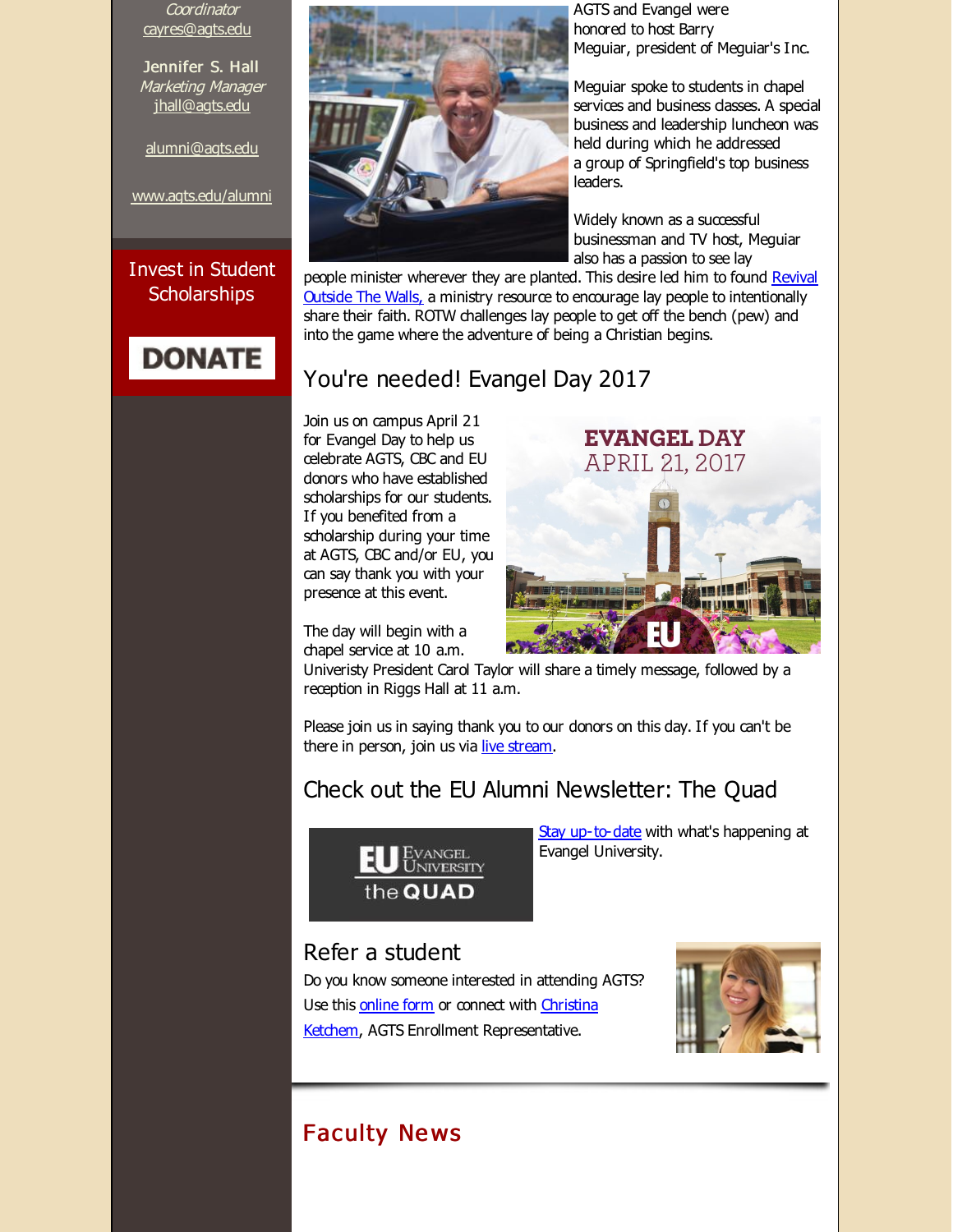Paul Lewis ('88)

• Edited Volume 13 of [Encounter](http://r20.rs6.net/tn.jsp?f=0011hiZm_TovUAi55Nh17sjl9_RqQByPQG5SdzwVeJloWcy0YH17lW7onK81CItbgCy5eyXVSfXqOKYglrwQydbr7Iu_C4jEMLscGtccZ4YdlkTblkpgaMymX8xy0uQRH-w4-1fOvdiOcGsoRV8aiR0tsnroejvOI6wfd3FARL4k49xhXq4hBo1c2VDeylV_Str-CJb9v71YuY=&c=&ch=) Journal (Fall 2016); Wrote editorial "Real vs. Perceived Needs," and [ministerial](http://r20.rs6.net/tn.jsp?f=0011hiZm_TovUAi55Nh17sjl9_RqQByPQG5SdzwVeJloWcy0YH17lW7otaa9TLuTVXmcbJhfcQ4JfQ_G2IM__EkAvcA_4rH6CypR5XEevnYggbYBA6zSNDYzAPrIsT2gHUg9sGv1XTTjcQil-9eiROQbLSFSkjmJfAT2Q5Szydy49rCwU8MLYqPbA0tjCPf3X4j76F1KIV1napKy_UJ9pF6bQS9qlfQrXD_pUh00inEOLV9xfA0v2boHQ==&c=&ch=) reflection, ["Remembering](http://r20.rs6.net/tn.jsp?f=0011hiZm_TovUAi55Nh17sjl9_RqQByPQG5SdzwVeJloWcy0YH17lW7otaa9TLuTVXmWjG8nxZdePNFg6hM320m5JptulrSXyqrnKWLrTvO2SgDjoCmWf1pi7rRsdnB-VBLWVIeb-5VW46Rh9sExUXYmnlG8oxhq4a8kSkPKjj5v3LkxlPQMXegBFz5W99_L8eqqduQUg5h3TMJkm2f4c-BHNkYcsya86D3OvWJKZfWWMMMk2ZvdWUk_SF03EBIEwZN-vQBpeBXfmY=&c=&ch=) the Forgetting"

#### DeLonn and Valerie Rance ('83,'09)

• March 27-31: Presenting a workshop and attending meetings at the Missions [Commission](http://r20.rs6.net/tn.jsp?f=0011hiZm_TovUAi55Nh17sjl9_RqQByPQG5SdzwVeJloWcy0YH17lW7otaa9TLuTVXmQskDesALqEwawMtH1VwGd0_AF5o213NFLzO4pka8uGA5TP0gg-8krFtVl0sfuFW9HF983WCPGzg-0zBWot6ks6Mo5SEki5BU0chvF6XYZlyhfy6X9jP2n-iCXdR6OGdtcVi6hbLFE3s=&c=&ch=) of the World AG Fellowship at the WAGF World Congress, Singapore

## Alumni Ne ws

Stephen Buchanan ('06) was promoted to the rank of Major in the U.S. Amy and his ceremony was held on the USS Missouri.

Mary Kay Glunt ('92/'93) was named pastor at Stockton Presbyterian. Glunt stepped in at the start of 2017 and has quickly established plans to foster outreach and increase membership. She and her husband, Donald ('13,) live in Springfield with their two children.

Denzil Miller ('05) announced his book, Prodaiming Christ to the Nations: 100 Sermon Outlines on Spirit-Empowered Mission, has been published by AIA. The book will be distributed throughout Africa and will aid African pastors and leaders in mobilizing their churches for Spirit-empowered mission. You can download a free e-book (PDF)

version of the book from our Decade of Pentecost website by dicking here: [http://www.decadeofpentecost.org/e-books/](http://r20.rs6.net/tn.jsp?f=0011hiZm_TovUAi55Nh17sjl9_RqQByPQG5SdzwVeJloWcy0YH17lW7otaa9TLuTVXmThoczjrdYda7luJF1ukVF89jKyB8RPNkdo3nlR2d5j2UTUq8w4VLD4NQ-wIT8O8zY-ehPqIqBbgBVeju6PnlzWhTrhKOZGOZSGi0CCEZ6RcWNb5sZ0ofdzHtOQ81NVs6j39Xp1RnBNY=&c=&ch=).

Rudolph Allen White ('90) completed his new book, Exponential Groups: Unleashing Your Church's Potential, and it has been released from Hendrickson Publishers. In addition to the book, White coaches churches on growing their people through small groups and blogs on small group ministry strategy at [www.allenwhite.org](http://r20.rs6.net/tn.jsp?f=0011hiZm_TovUAi55Nh17sjl9_RqQByPQG5SdzwVeJloWcy0YH17lW7otaa9TLuTVXm4UmsrIYyOiTOzR2HDlmnUGCnNPkMjmw1_1pndCOpso9IKRCvicZniVGXRNlKgntLuQAjClIHEnyIVZFDiKBQ7wqaOvDXbHpTIukT3K_koTo=&c=&ch=). He resides in Greenville, SC with his wife and four children.

# **Upcoming Events**